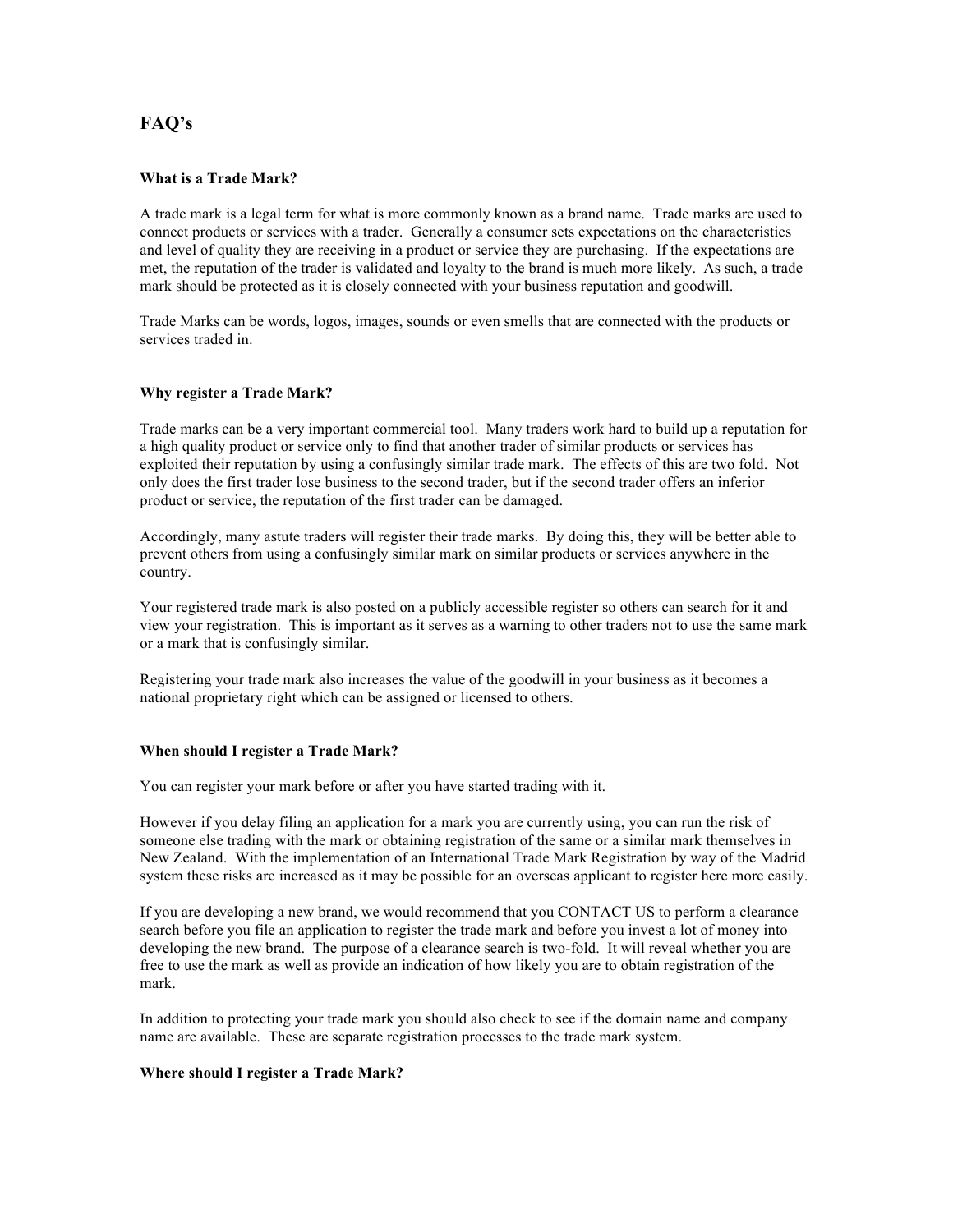Registration of a trade mark is generally done on a country-by-country basis depending on the markets you are trading in or are interested in trading in. Trade Mark law in each country differs. However, it has recently become possible to facilitate registration of a trade mark on more of an international scale by way of the Madrid Protocol READ MORE ON THIS. It is recommended that registration is obtained, at least, in the countries you intend to trade in.

# **What is the term of Registration?**

In New Zealand a trade mark is initially registered for 10 years and can be registered for further 10 year periods indefinitely, provided the renewal fees are paid on time. It is important to ensure your address details are always up to date so you receive reminders on when the trade mark is due for renewal, or alternatively ensure that you keep your own records.

Pipers provides a renewal service to its clients. We contact you in advance of the deadline and obtain your instructions on whether to pay the fee or to allow the registration to lapse. We can then attend to paying the renewals fees on your behalf. This takes a lot of the stress and hassle out of the process for you.

### **What are the requirements for Registration?**

There are a number of restrictions in place on what may be registered as a trade mark in New Zealand. Examples of the types of trade marks that will not be registered include:

- some names of people and places;

- marks that are the same as or confusingly similar to a trade mark already on the register in respect of the same or similar goods and/or services;

- marks that designate a characteristic of the goods or services offered, for example the kind, quality, intended purpose or geographical origin of the goods;

- marks that are potentially offensive to a significant section of the community

- marks that are deceptive or contrary to law or morality

If your mark falls into one of the categories above then it may not be worth pursuing registration, so you should CONTACT US to discuss your options.

A trade mark is registered in relation to certain goods and/or services and the application must contain this information. All goods and services are categorized into different classes via a scheme known as the NICE classification index. There are 45 classes in total and it is important to choose the correct class or classes when you file your application for registration, and to include an appropriate description of your goods and/or services. There is no restriction on the number of classes you can file in, however costs will increase with each class selected.

The trade mark application itself must include a clear representation of the mark and details of the owner/applicant, including a physical address. A trade mark application cannot be filed in the name of a family trust, but can instead be filed in the names of the trustees.

# **What is the procedure for Registering a Trade Mark?**

Registering a trade mark is a separate process to registering a company name or a domain name. Registration occurs at an official government or regional patent and trade mark office. For example, a trade mark is registered in New Zealand at the Intellectual Property Office of New Zealand, and a trade mark is registered in Australia at IP Australia.

# **The Process**

1. Clearance Search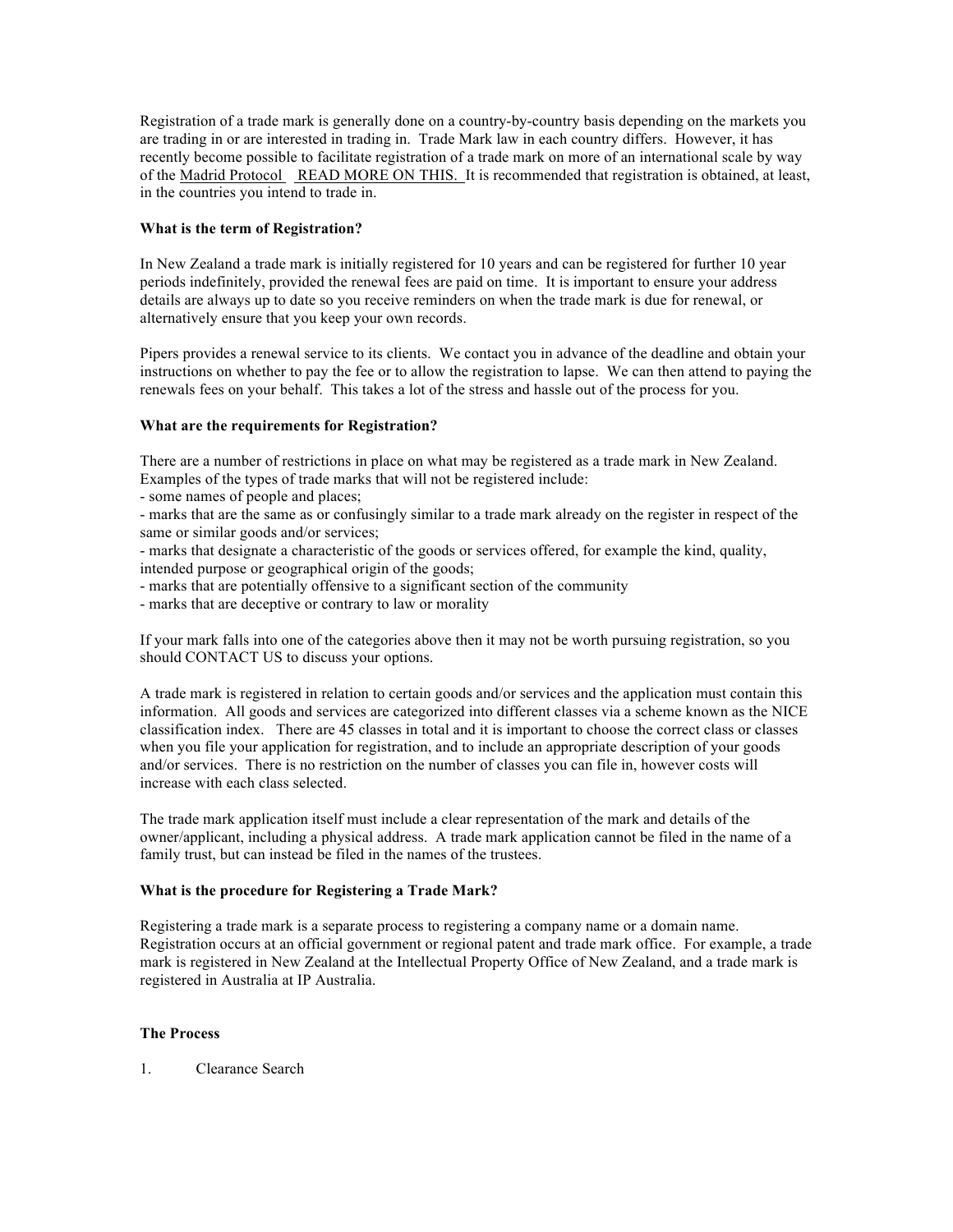We recommend that before incurring the expense of brand development and/or filing a trade mark application, you search the relevant trade mark database/s to determine if there are any identical or similar marks already on the register in respect of the same or similar goods or services. If there are, then you will find it difficult to obtain registration and you may end up being sued for infringement yourself. We have specialist trade mark searchers who perform these searches everyday.

In addition to searching these databases, we also recommend that you do some market research in the area you intend to trade in to see if there are any similar trade marks already in use. Your goal should be to distinguish yourself from your competitors so that you not only stand out in the marketplace, but also gain stronger protection from your trade mark registration.

We can also suggest ways to improve your chances of registration where it is borderline.

# 2. File your trade mark application

To file your application we need the following:

- details of who will own the trade mark (this entity will be known as the applicant). The owner of the trade mark should be the person or entity that is using the mark. However, there are situations where this is not the case and we can help you determine the best strategy for ownership and assist with licensing arrangements for example. The applicant can be a local or overseas entity.

- the street address of the applicant.

- a good quality representation of the trade mark itself. We will review the trade mark before filing as we want our clients to obtain the broadest and best protection possible for their mark and this means that we may have some advice or suggestions on the version of your mark that is filed (e.g. whether it is filed as a word mark, a logo, or what version(s) or parts of the logo should be filed).

- details of the goods and/or services you are trading in and/or intend to trade in, so we can work out what classes the application should be filed in, and what description of goods or services is appropriate.

# 3. Examination

After the application is filed it will be examined by trade mark examiners at the Intellectual Property Office of New Zealand. A Compliance Report will issue setting out any defects in your application. We will report to you when a Compliance Report is received and make suggestions on overcoming the objections. On your instructions we will respond to the Compliance Report by making amendments where necessary and/or submitting arguments to overcome the issues.

# 4. Acceptance

The application will be accepted when the Examiner is satisfied that there are no remaining issues. Once accepted it will be published in the Official Trade Mark Journal. Once published, third parties may oppose your application within three months of the publication date.

# 5. Opposition

If your trade mark application is opposed, we can advise you on your options, and we can represent you before the Intellectual Property Office if the opposition cannot be settled outside of a hearing. We can attend a Hearing on your behalf and put your case forward. After the Hearing a decision will issue.

# 6. Registration

When all of the procedural requirements are completed, the application proceeds to registration and you will be supplied with a Certificate of Registration. From that point on you are free to use your trade mark